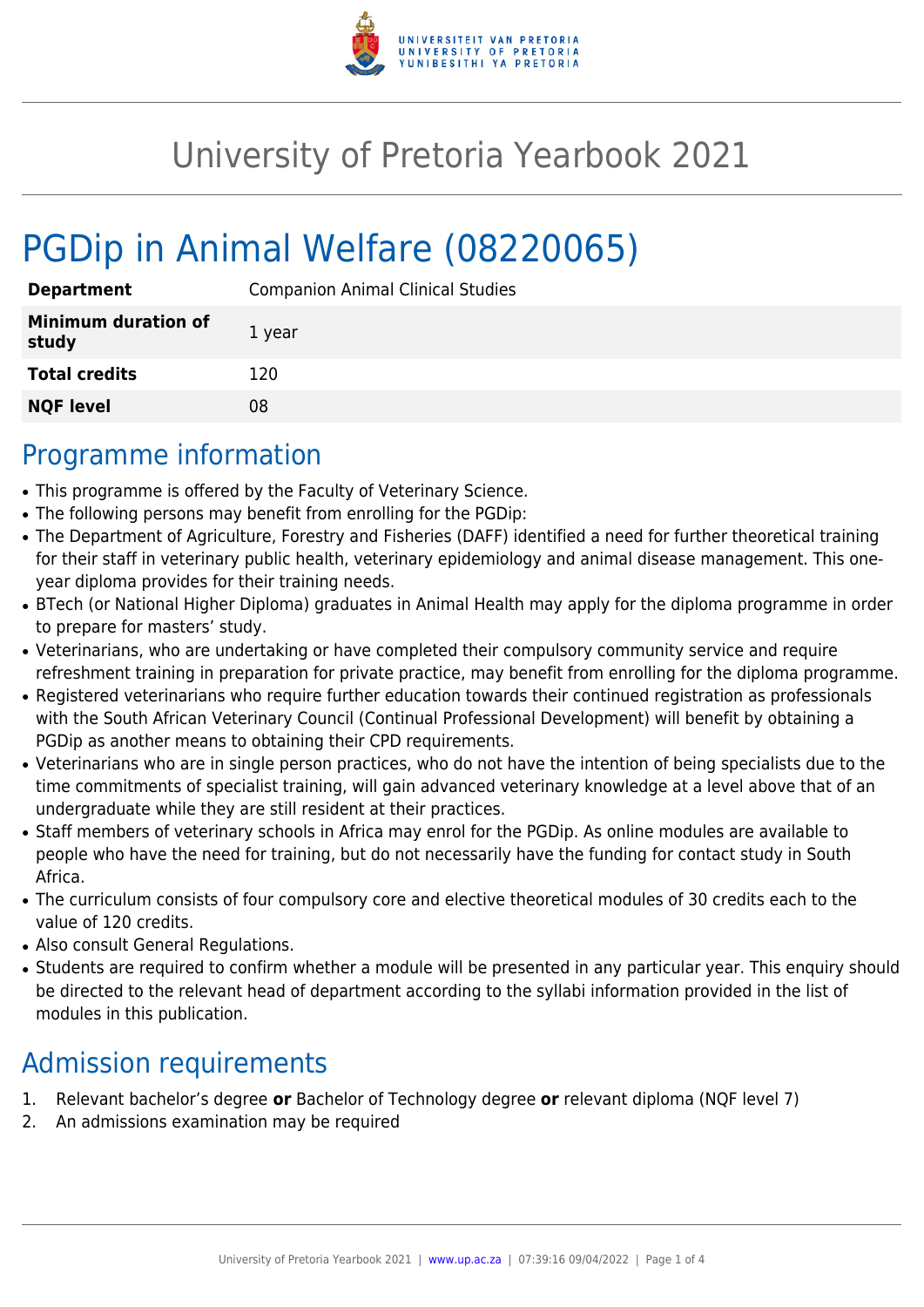

## Examinations and pass requirements

The PGDip is conferred by virtue of the successful completion of tests/assignments and an examination on four 30 credit coursework modules.

Every module will be evaluated by a written or oral test or assignment or practical work (a year mark will be determined) and an examination. The year mark and examination mark will each contribute 50% to the final mark. A subminimum of 40% is required in the examination and a final mark of at least 50% to pass the module. Instructions regarding requirements for year or examination marks are published in the study guides. If a student fails a module, he/she will have to repeat the module the following year. A candidate has two chances to pass a module.

### Pass with distinction

The diploma is conferred with distinction on a student who has obtained an average of at least 75%, provided that a minimum final mark of 60% in each of the modules have been obtained.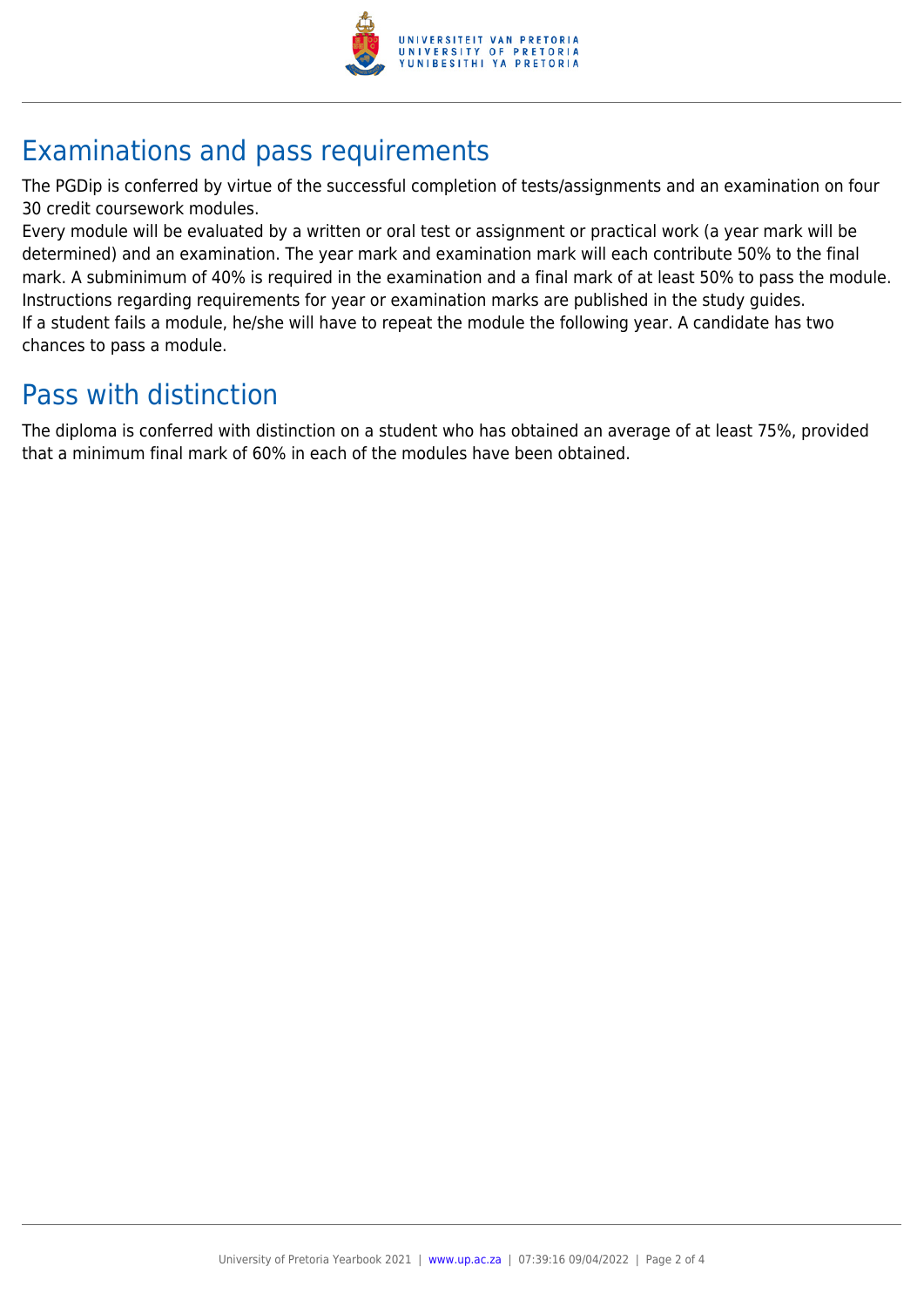

### Curriculum: Final year

#### **Minimum credits: 120**

Please note that clinical subjects are limited to veterinary graduates only

#### **Core modules**

[Animal welfare principles 701](https://www.up.ac.za/faculty-of-education/yearbooks/2021/modules/view/ANW 701) (ANW 701) - Credits: 30.00 [Veterinary legislation and policy 702](https://www.up.ac.za/faculty-of-education/yearbooks/2021/modules/view/VLP 702) (VLP 702) - Credits: 30.00

#### **Elective modules**

[Clinical Anatomy 701](https://www.up.ac.za/faculty-of-education/yearbooks/2021/modules/view/ANG 701) (ANG 701) - Credits: 30.00 [Anaesthesiology 701](https://www.up.ac.za/faculty-of-education/yearbooks/2021/modules/view/ANV 701) (ANV 701) - Credits: 30.00 [Small animal behaviour and welfare 702](https://www.up.ac.za/faculty-of-education/yearbooks/2021/modules/view/ANW 702) (ANW 702) - Credits: 30.00 [African wildlife disease management 701](https://www.up.ac.za/faculty-of-education/yearbooks/2021/modules/view/AWD 701) (AWD 701) - Credits: 30.00 [Clinical reproduction 701](https://www.up.ac.za/faculty-of-education/yearbooks/2021/modules/view/CLR 701) (CLR 701) - Credits: 30.00 [Controlled and notifiable diseases 701](https://www.up.ac.za/faculty-of-education/yearbooks/2021/modules/view/CND 701) (CND 701) - Credits: 30.00 [Non-radiological diagnostic imaging of dogs and cats 701](https://www.up.ac.za/faculty-of-education/yearbooks/2021/modules/view/DIM 701) (DIM 701) - Credits: 30.00 [Non-radiological diagnostic imaging of horses 702](https://www.up.ac.za/faculty-of-education/yearbooks/2021/modules/view/DIM 702) (DIM 702) - Credits: 30.00 [Non-radiological diagnostic imaging of ruminants 703](https://www.up.ac.za/faculty-of-education/yearbooks/2021/modules/view/DIM 703) (DIM 703) - Credits: 30.00 [Radiology: Dogs and cats 705](https://www.up.ac.za/faculty-of-education/yearbooks/2021/modules/view/DIM 705) (DIM 705) - Credits: 30.00 [Radiology: Horses 706](https://www.up.ac.za/faculty-of-education/yearbooks/2021/modules/view/DIM 706) (DIM 706) - Credits: 30.00 [Radiology: Ruminants 707](https://www.up.ac.za/faculty-of-education/yearbooks/2021/modules/view/DIM 707) (DIM 707) - Credits: 30.00 [Diagnostic pathology 701](https://www.up.ac.za/faculty-of-education/yearbooks/2021/modules/view/DPA 701) (DPA 701) - Credits: 30.00 [Veterinary epidemiology 701](https://www.up.ac.za/faculty-of-education/yearbooks/2021/modules/view/EPL 701) (EPL 701) - Credits: 30.00 [Clinical pharmacology 701](https://www.up.ac.za/faculty-of-education/yearbooks/2021/modules/view/FAK 701) (FAK 701) - Credits: 30.00 [Mechanisms of drug action 702](https://www.up.ac.za/faculty-of-education/yearbooks/2021/modules/view/FAK 702) (FAK 702) - Credits: 30.00 [Physiology 701](https://www.up.ac.za/faculty-of-education/yearbooks/2021/modules/view/FSL 701) (FSL 701) - Credits: 30.00 [Small animal clinical behaviour 710](https://www.up.ac.za/faculty-of-education/yearbooks/2021/modules/view/GEN 710) (GEN 710) - Credits: 30.00 [Herd and primary animal health 701](https://www.up.ac.za/faculty-of-education/yearbooks/2021/modules/view/HAH 701) (HAH 701) - Credits: 30.00 [Histology 701](https://www.up.ac.za/faculty-of-education/yearbooks/2021/modules/view/HTY 701) (HTY 701) - Credits: 30.00 [Clinical pathology 704](https://www.up.ac.za/faculty-of-education/yearbooks/2021/modules/view/KPA 704) (KPA 704) - Credits: 30.00 [Clinical pathology 705](https://www.up.ac.za/faculty-of-education/yearbooks/2021/modules/view/KPA 705) (KPA 705) - Credits: 30.00 [Laboratory animal science 702](https://www.up.ac.za/faculty-of-education/yearbooks/2021/modules/view/LAS 702) (LAS 702) - Credits: 30.00 [Laboratory diagnostics procedures 703](https://www.up.ac.za/faculty-of-education/yearbooks/2021/modules/view/LAS 703) (LAS 703) - Credits: 30.00 [Research ethics for laboratory animal science 704](https://www.up.ac.za/faculty-of-education/yearbooks/2021/modules/view/LAS 704) (LAS 704) - Credits: 30.00 [Necropsy technique and interpretation 701](https://www.up.ac.za/faculty-of-education/yearbooks/2021/modules/view/NTI 701) (NTI 701) - Credits: 30.00 [Ophthalmology 701](https://www.up.ac.za/faculty-of-education/yearbooks/2021/modules/view/OFM 701) (OFM 701) - Credits: 30.00 [Production animal management 701](https://www.up.ac.za/faculty-of-education/yearbooks/2021/modules/view/PAM 701) (PAM 701) - Credits: 30.00 [Mechanisms of disease 711](https://www.up.ac.za/faculty-of-education/yearbooks/2021/modules/view/PAT 711) (PAT 711) - Credits: 30.00 [Poultry health and nutrition 701](https://www.up.ac.za/faculty-of-education/yearbooks/2021/modules/view/PVT 701) (PVT 701) - Credits: 30.00 [Reproductive biology 701](https://www.up.ac.za/faculty-of-education/yearbooks/2021/modules/view/RPT 701) (RPT 701) - Credits: 30.00 [Reproductive physiology of animals 702](https://www.up.ac.za/faculty-of-education/yearbooks/2021/modules/view/RPT 702) (RPT 702) - Credits: 30.00 [Ruminant health and medicine 701](https://www.up.ac.za/faculty-of-education/yearbooks/2021/modules/view/RUM 701) (RUM 701) - Credits: 30.00 [Organic and inorganic toxicology 705](https://www.up.ac.za/faculty-of-education/yearbooks/2021/modules/view/TOK 705) (TOK 705) - Credits: 30.00 [Basic veterinary toxicology 706](https://www.up.ac.za/faculty-of-education/yearbooks/2021/modules/view/TOK 706) (TOK 706) - Credits: 30.00 [Porcine health, production and nutrition 701](https://www.up.ac.za/faculty-of-education/yearbooks/2021/modules/view/VKH 701) (VKH 701) - Credits: 30.00